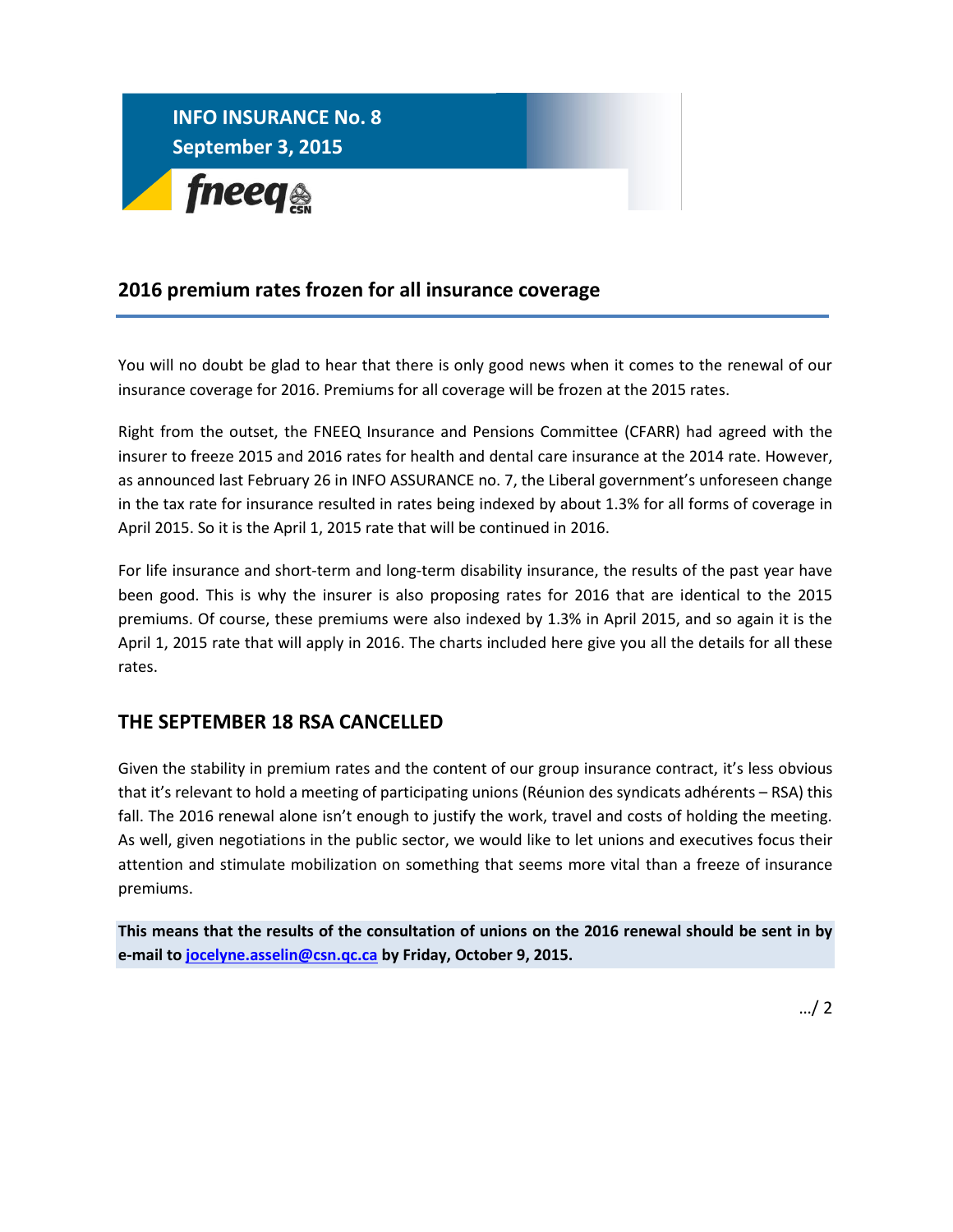

## **AN RSA IN EARLY 2016**

The Insurance and Pensions Committee will continue its work on other topics of interest, in particular the mandates received regarding a call for tenders and long-term disability insurance coverage for non-tenured employees. Because the person with political responsibility for this work was on sick leave last spring, there are no substantial developments on this yet, but we think we will be able to share the results of our work with you a bit later. This is why the RSA meeting planned for September 8, 2015 will be postponed until the winter or spring of 2016. No date has been decided, but we will let you know when it will be as soon as possible.

In conclusion, our Insurance and Pensions Committee would like to point out that the good results of our claims experience are the direct consequence of participants' consumption. Our insurance plan is based on the sharing of risks among insured members, meaning that our rates simply reflect the intensity of our use of the coverage offered. Responsible use of the coverage and healthy lifestyles will guarantee balanced premium rates in the future.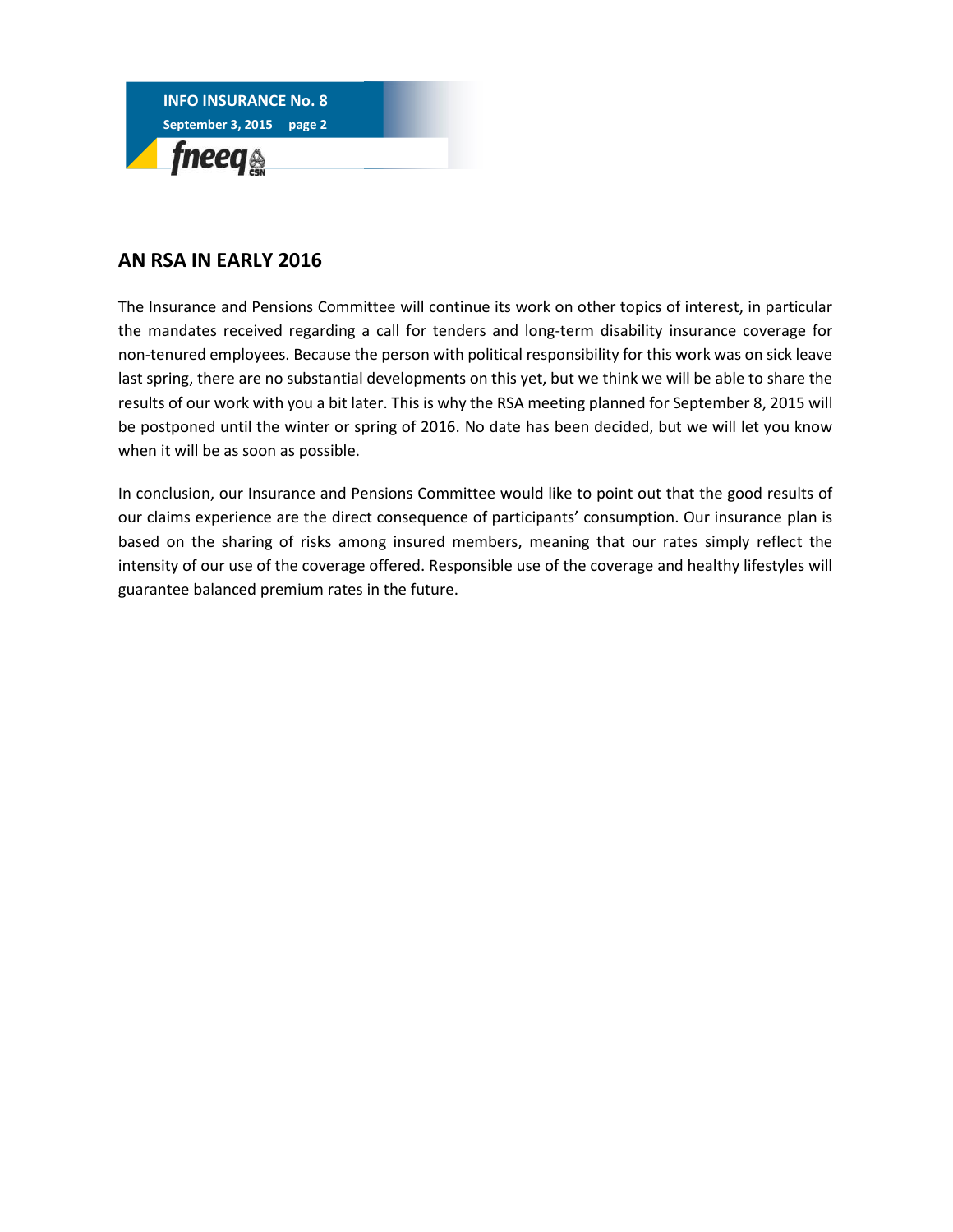

## **CHART 1**

# **PREMIUM INCREASE RENEWAL ON JANUARY 1, 2016**

| <b>PROTECTION</b>                                                                                         | <b>RATE 2015</b> | <b>RATE 2016</b> |
|-----------------------------------------------------------------------------------------------------------|------------------|------------------|
| Health insurance<br>(under 65 years, and 65 years and over,<br>registered with RAMQ)                      | $+0.0%$          |                  |
| Health insurance (age 65 or over not registered with the<br>RAMQ) (additional premium for<br>medicaments) | $+10%$           |                  |
| Dental care insurance                                                                                     | $-8.0%$          |                  |
| Basic life insurance                                                                                      | $-7.0%$          |                  |
| Life insurance for dependants                                                                             | $-10.0%$         | $+0.0%$          |
| Additional life insurance coverage                                                                        | $+0.0%$          |                  |
| Critical illness insurance                                                                                | $+0.0%$          |                  |
| Short-term disability insurance                                                                           | $+0.0%$          |                  |
| Long-term disability insurance                                                                            | $+0.0%$          |                  |